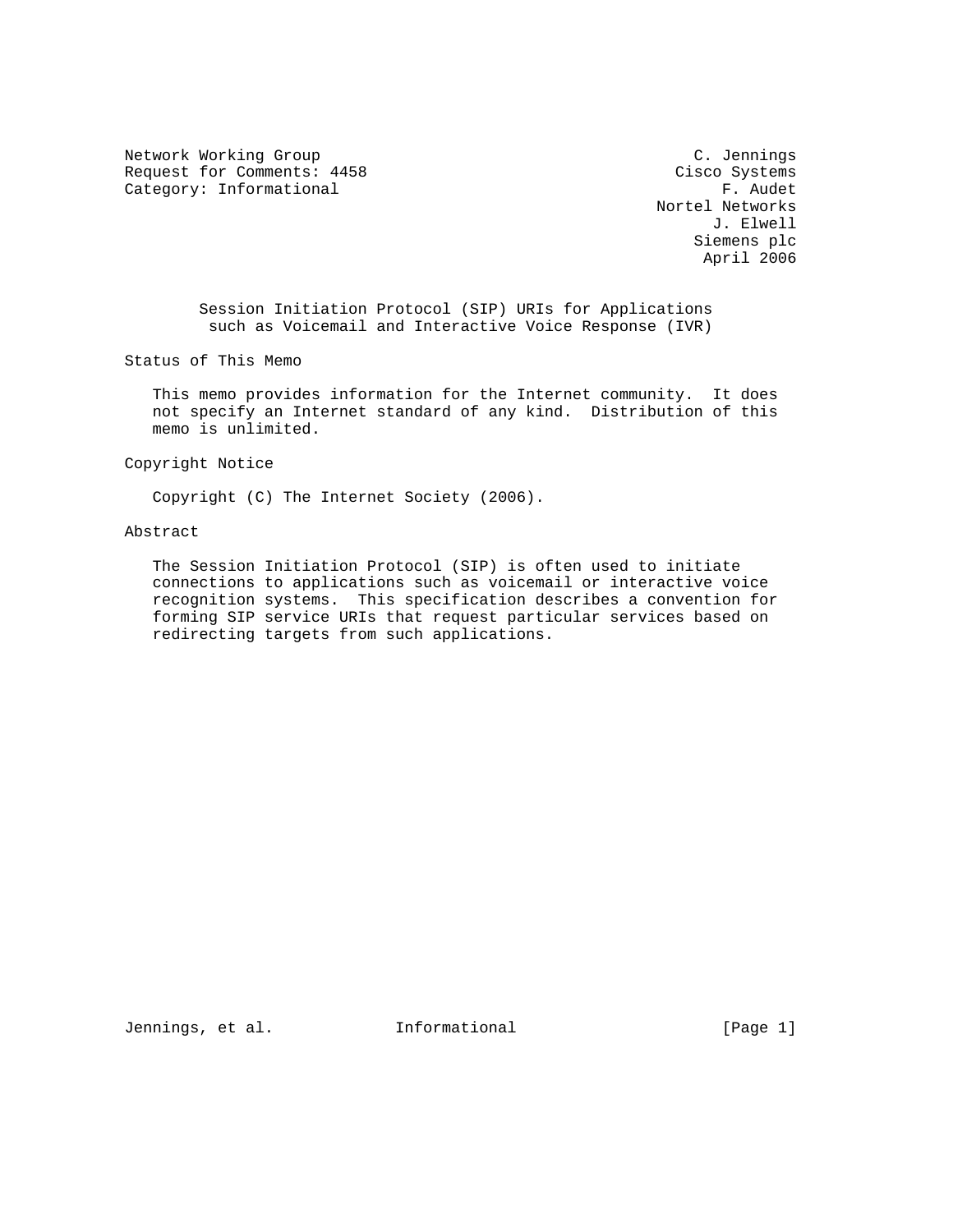Table of Contents

|             | 2. Mechanism (User Agent Server and Proxy) 4                  |
|-------------|---------------------------------------------------------------|
|             |                                                               |
|             |                                                               |
|             |                                                               |
|             | 3. Interaction with Request History Information 5             |
| 4.          |                                                               |
| 5.          |                                                               |
|             |                                                               |
|             |                                                               |
|             |                                                               |
|             | 6.3. Endpoint Forwards Busy to TDM via a Gateway 11           |
|             | 6.4. Endpoint Forwards Busy to Voicemail with History Info 13 |
|             | 6.5. Zero Configuration UM System 14                          |
|             |                                                               |
| $7^{\circ}$ |                                                               |
|             |                                                               |
|             | 8.1. Integrity Protection of Forwarding in SIP 16             |
|             | 8.2. Privacy Related Issues on the Second Call Leg 17         |
|             |                                                               |
|             |                                                               |
|             |                                                               |
|             |                                                               |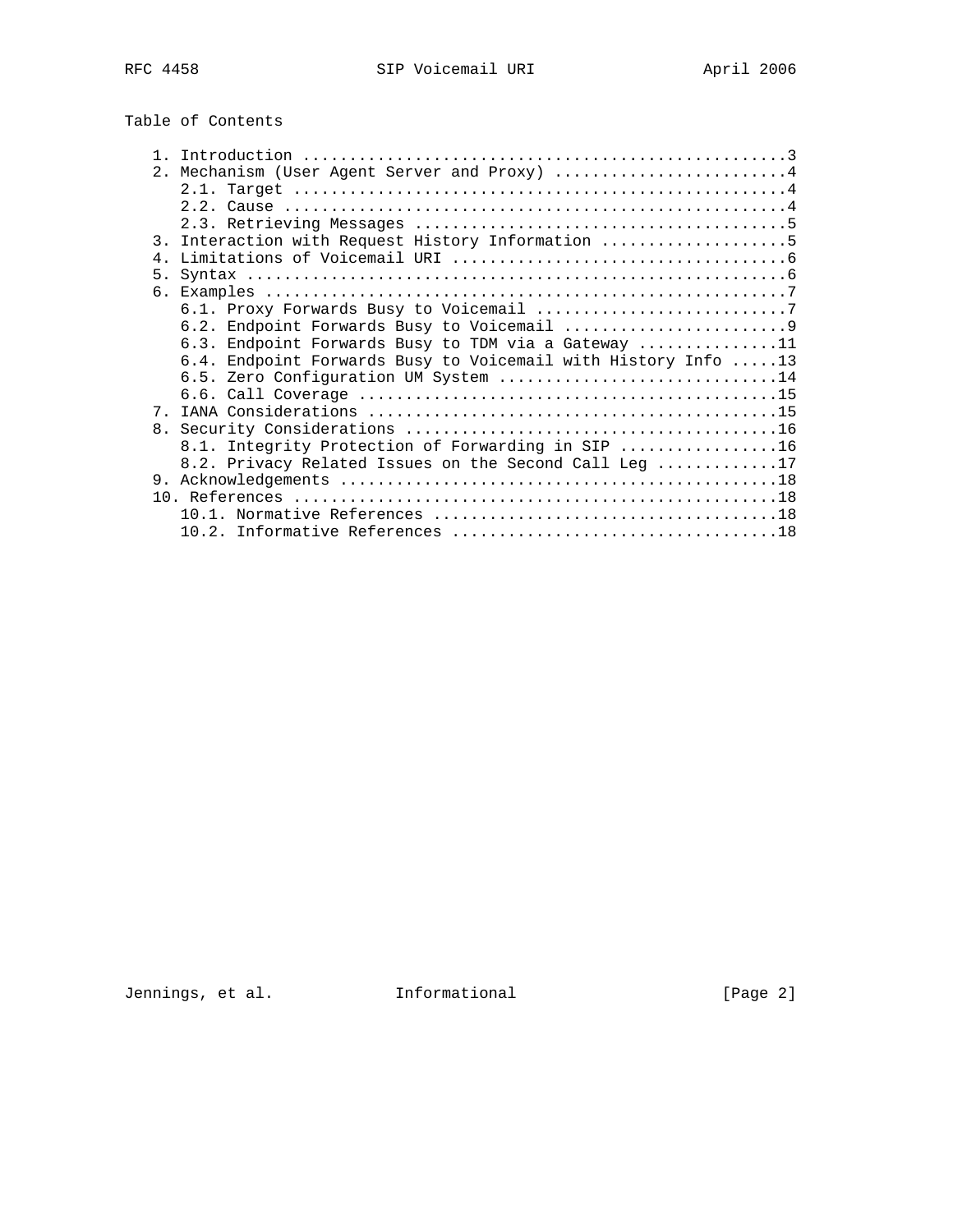# 1. Introduction

 Many applications such as Unified Messaging (UM) systems and Interactive Voice Recognition (IVR) systems have been developed out of traditional telephony. They can be used for storing and interacting with voice, video, faxes, email, and instant messaging services. Users often use SIP to initiate communications with these applications. When a SIP call is routed to an application, it is necessary that the application be able to obtain several bits of information from the session initiation message so that it can deliver the desired services.

 For the purpose of this document, we will use UM as the main example, but other applications may use the mechanism defined in this document. The UM needs to know what mailbox should be used and possible reasons for the type of service desired from the UM. Many voicemail systems provide different greetings depending whether the call went to voicemail because the user was busy or because the user did not answer. All of this information can be delivered in existing SIP signaling from the call control that retargets the call to the UM, but there are no conventions for describing how the desired mailbox and the service requested are expressed. It would be possible for every vendor to make this configurable so that any site could get it to work; however, this approach is unrealistic for achieving interoperability among call control, gateway, and unified messaging systems from different vendors. This specification describes a convention for describing this mailbox and service information in the SIP URI so that vendors and operators can build interoperable systems.

 If there were no need to interoperate with Time Division Multiplexing (TDM)-based voicemail systems or to allow TDM systems to use VoIP unified messaging systems, this problem would be a little easier to solve. The problem that is introduced in the Voice over IP (VoIP) to TDM case is as follows. The SIP system needs to tell a Public Switched Telephone Network (PSTN) gateway both the subscriber's mailbox identifier (which typically looks like a phone number) and the address of the voicemail system in the TDM network (again a phone number).

 The question has been asked why the To header cannot be used to specify which mailbox to use. One problem is that the call control proxies cannot modify the To header, and the User Agent Clients (UACs) often set it incorrectly because they do not have information about the subscribers in the domain they are trying to call. This happens because the routing of the call often translates the URI multiple times before it results in an identifier for the desired user that is valid in the namespace that the UM system understands.

Jennings, et al. 1nformational 1999 [Page 3]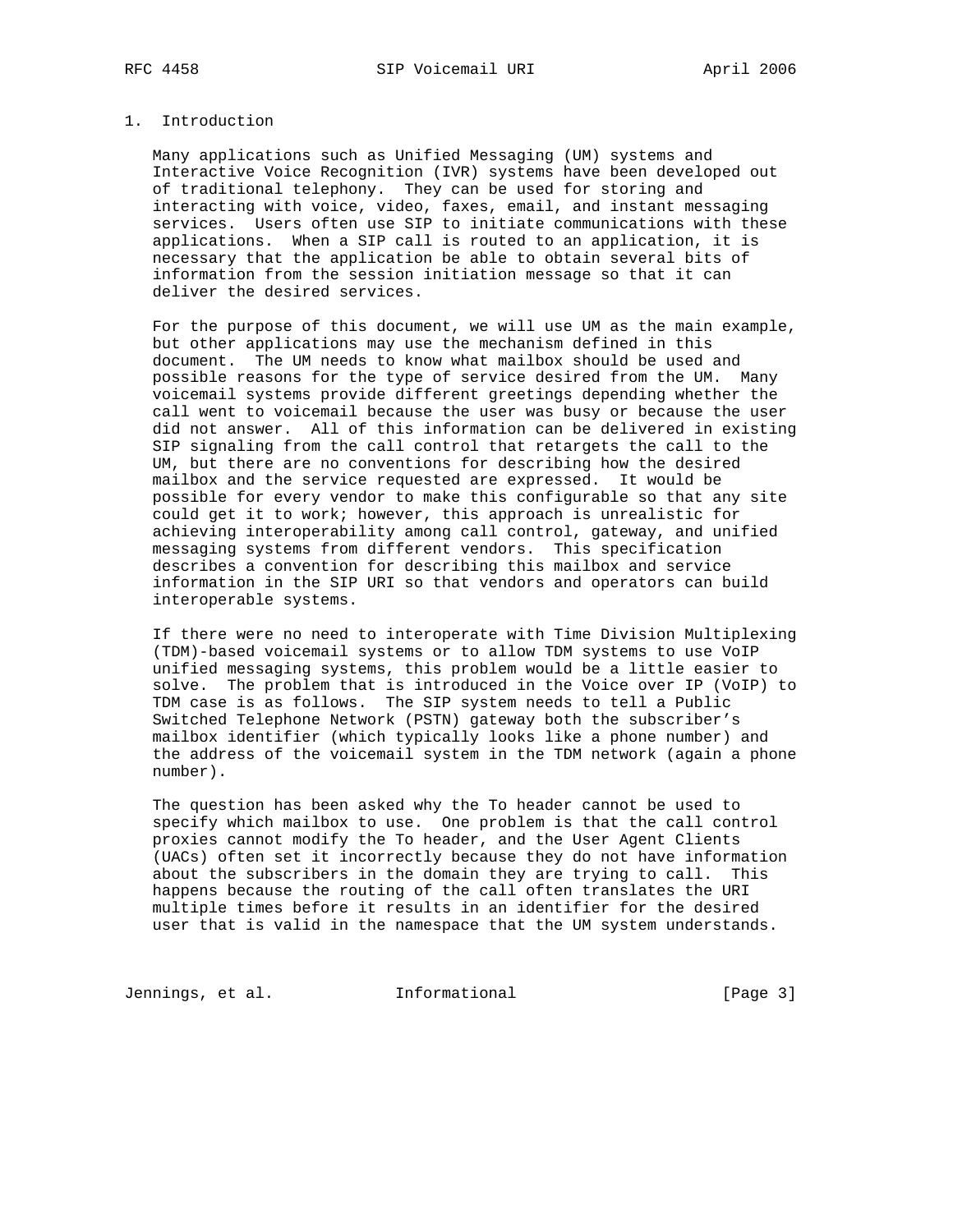2. Mechanism (User Agent Server and Proxy)

 The mechanism works by encoding the information for the desired service in the SIP Request-URI that is sent to the UM system. Two chunks of information are encoded, the first being the target mailbox to use and the second being the SIP status code that caused this retargeting and that indicates the desired service. The userinfo and hostport parts of the Request-URI will identify the voicemail service, the target mailbox can be put in the target parameter, and the reason can be put in the cause parameter. For example, if the proxy wished to use Bob's mailbox because his phone was busy, the URI sent to the UM system could be something like:

sip:voicemail@example.com;target=bob%40example.com;cause=486

2.1. Target

 Target is a URI parameter that indicates the address of the retargeting entity: in the context of UM, this can be the mailbox number. For example, in the case of a voicemail system on the PSTN, the user portion will contain the phone number of the voicemail system, while the target will contain the phone number of the subscriber's mailbox.

2.2. Cause

 Cause is a URI parameter that is used to indicate the service that the User Agent Server (UAS) receiving the message should perform. The following values for this URI parameter are defined:

| Redirecting Reason              | Value |
|---------------------------------|-------|
| Unknown/Not available           | 404   |
| User busy                       | 486   |
| No reply                        | 408   |
| Unconditional                   | 302   |
| Deflection during alerting      | 487   |
| Deflection immediate response   | 480   |
| Mobile subscriber not reachable | 503   |

 The mapping to PSTN protocols is important both for gateways that connect the IP network to existing TDM customer's equipment, such as Private Branch Exchanges (PBXs) and voicemail systems, and for gateways that connect the IP network to the PSTN network. Integrated Services Digital Network User Part (ISUP) has signaling encodings for

Jennings, et al. 1nformational 1999 [Page 4]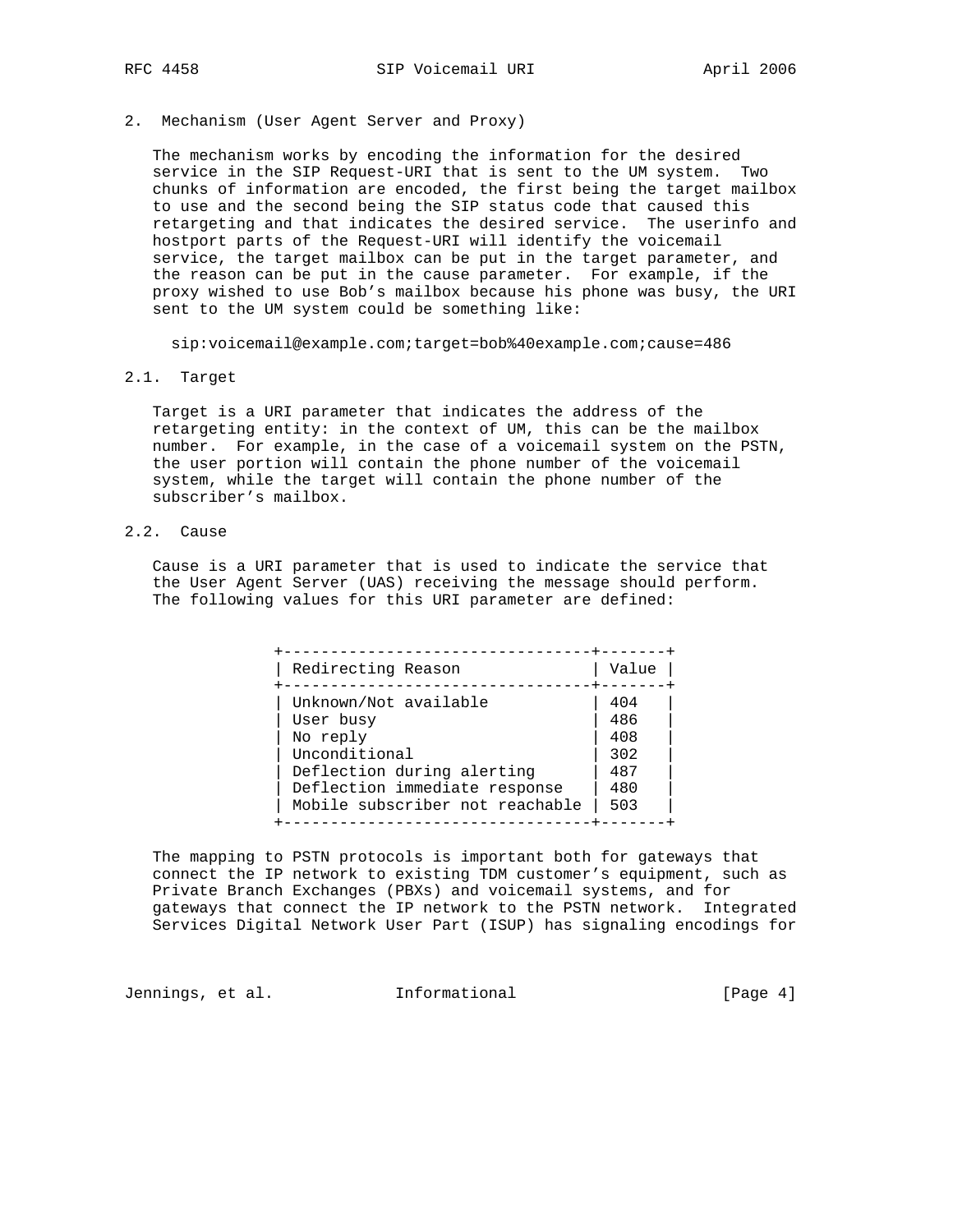this information that can be treated as roughly equivalent for the purposes here. For this reason, this specification uses the names of Redirecting Reason values defined in ITU-T Q.732.2-5 [8]. In this specification, the Redirecting Reason Values are referred to as "Causes". It should be understood that the term "Cause" has nothing to do with PSTN "Cause values" (as per ITU-T Q.850 [9] and RFC 3398 [5]) but are instead mapped to ITU-T Q.732.2-5 Redirecting Reasons. Since ISUP interoperates with other PSTN networks, such as Q.931 [10] and QSIG [11], using well-known rules, it makes sense to use the ISUP names as the most appropriate superset. If no appropriate mapping to a cause value defined in this specification exists in a network, it would be mapped to 302 "Unconditional". Similarly, if the mapping occurs from one of the causes defined in this specification to a PSTN system that does not have an equivalent reason value, it would be mapped to that network's equivalent of "Unconditional". If a new cause parameter needs to be defined, this specification will have to be updated.

 The user portion of the URI SHOULD be used as the address of the voicemail system on the PSTN, while the target SHOULD be mapped to the original redirecting number on the PSTN side.

 The redirection counters SHOULD be set to one unless additional information is available.

2.3. Retrieving Messages

 The UM system MAY use the fact that the From header is the same as the URI target as a hint that the user wishes to retrieve messages.

3. Interaction with Request History Information

 The Request History mechanism [6] provides more information relating to multiple retargetings. It is reasonable to have systems in which both the information in this specification and the History information are included and one or both are used.

 History-Info specifies a means of providing the UAS and UAC with information about the retargeting of a request. This information includes the initial Request-URI and any retarget-to URIs. This information is placed in the History-Info header field, which, except where prevented by privacy considerations, is built up as the request progresses and, upon reaching the UAS, is returned in certain responses.

 History-Info, when deployed at relevant SIP entities, is intended to provide a comprehensive trace of retargeting for a SIP request, along with the SIP response codes that led to retargeting.

Jennings, et al. 1nformational 1999 [Page 5]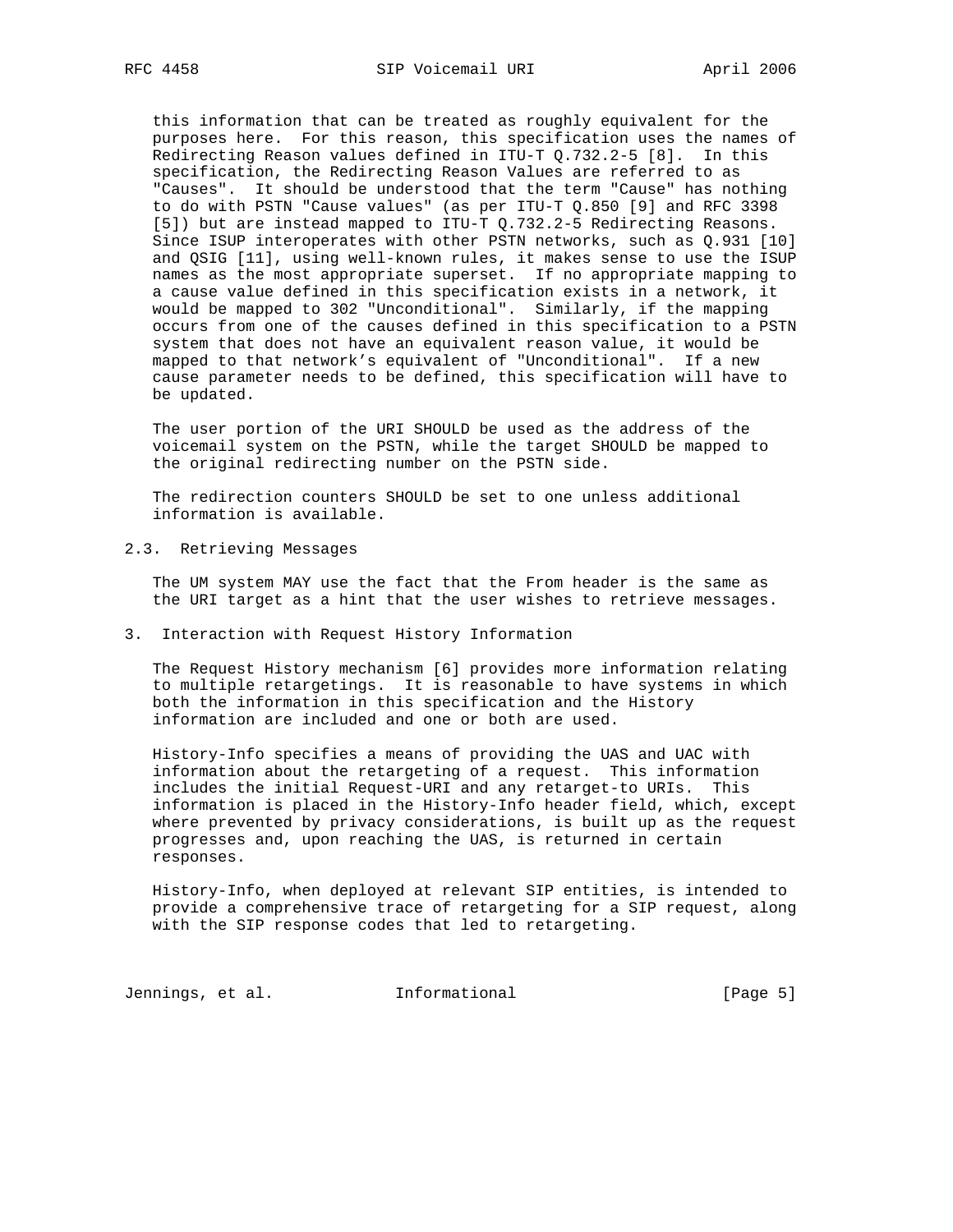History-Info can complement this specification. In particular, when a proxy inserts a URI containing the parameters defined in this specification into the Request-URI of a forwarded request, the proxy can also insert a History-Info header field entry into the forwarded request, and the URI in that entry will incorporate these parameters. Therefore, even if the Request-URI is replaced as a result of rerouting by a downstream proxy, the History-Info header field will still contain these parameters, which may be of use to the UAS. Consequently, UASes that make use of this information may find the information in the History-Info header and/or in the Request-URI, depending on the capability of the proxy to support generation of History-Info or on the behavior of downstream proxies; therefore, applications need to take this into account.

4. Limitations of Voicemail URI

 This specification requires the proxy that is requesting the service to understand whether the UM system it is targeting supports the syntax defined in this specification. Today, this information is provided to the proxy by configuration. For practical purposes, this means that the approach is unlikely to work in cases in which the proxy is not configured with information about the UM system or in which the UM is not in the same administrative domain.

 This approach only works when the service that the call control wants applied is fairly simple. For example, it does not allow the proxy to express information like "Do not offer to connect to the target's colleague because that address has already been tried".

 The limitations discussed in this section are addressed by History- Info [6].

5. Syntax

 The ABNF[4] grammar for these parameters is shown below. The definitions of pvalue and Status-Code are defined in the ABNF in RFC 3261[1].

target-param = "target" EQUAL pvalue

cause-param = "cause" EQUAL Status-Code

 Note that the ABNF requires some characters to be escaped if they occur in the value of the target parameters. For example, the "@" character needs to be escaped.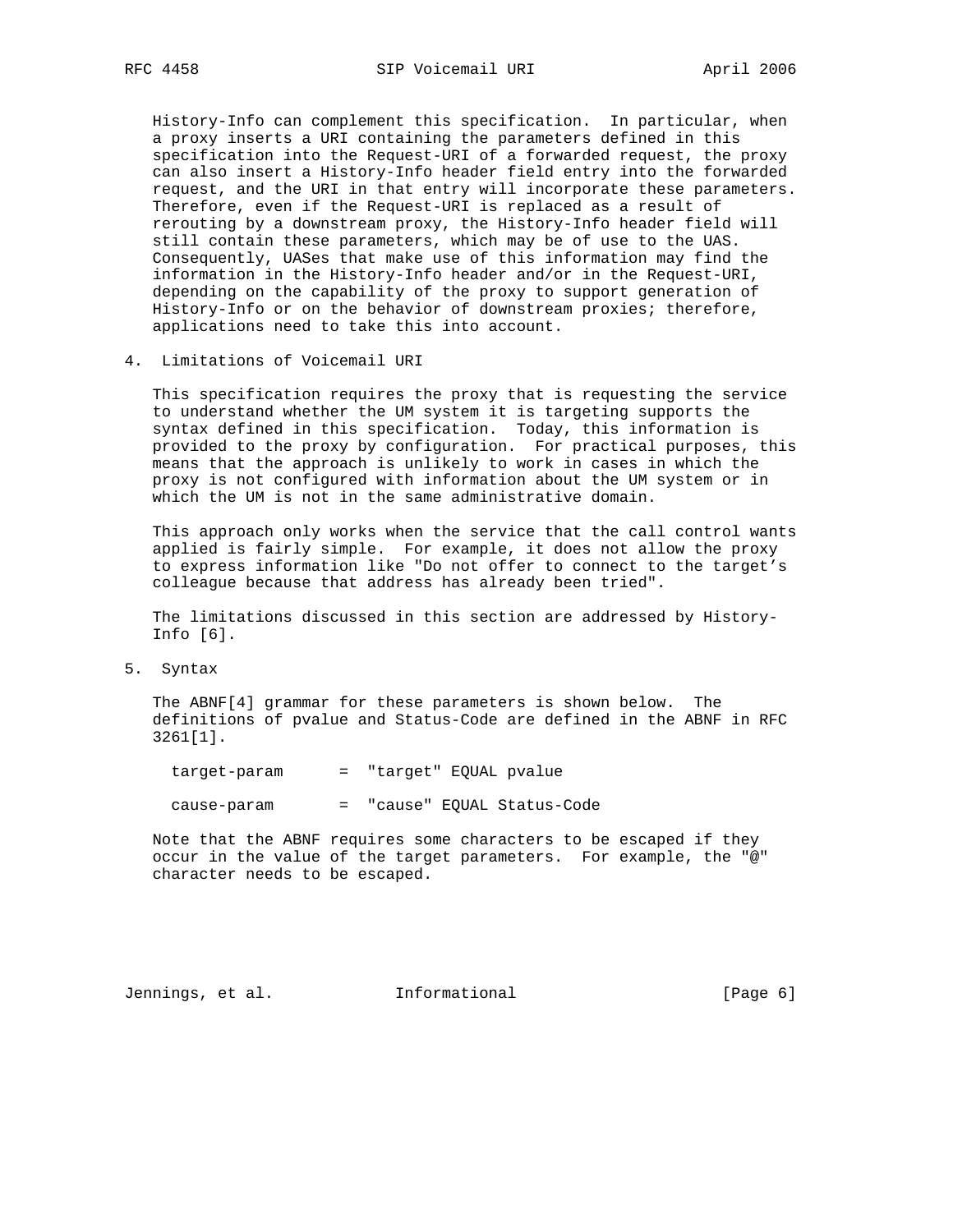# 6. Examples

 This section provides some example use cases for the solution proposed in this document. For the purpose of this document, UM is used as the main example, but other applications may use this mechanism. The examples are intended to highlight the potential applicability of this solution and are not intended to limit its applicability.

 Also, the examples show just service retargeting on busy, but can easily be adapted to show other forms of retargeting.

 In several of the examples, the URIs are broken across more than one line. This was only done for formatting and is not a valid SIP message. Some of the characters in the URIs are not correctly escaped to improve readability. The examples are all shown using sip: with UDP transport, for readability. It should be understood that using sips: with TLS transport is preferable.

#### 6.1. Proxy Forwards Busy to Voicemail

 In this example, Alice calls Bob. Bob's proxy determines that Bob is busy, and the proxy forwards the call to Bob's voicemail. Alice's phone is at 192.0.2.1, while Bob's phone is at 192.0.2.2. The important thing to note is the URI in message F7.



Jennings, et al. 1nformational 1999 [Page 7]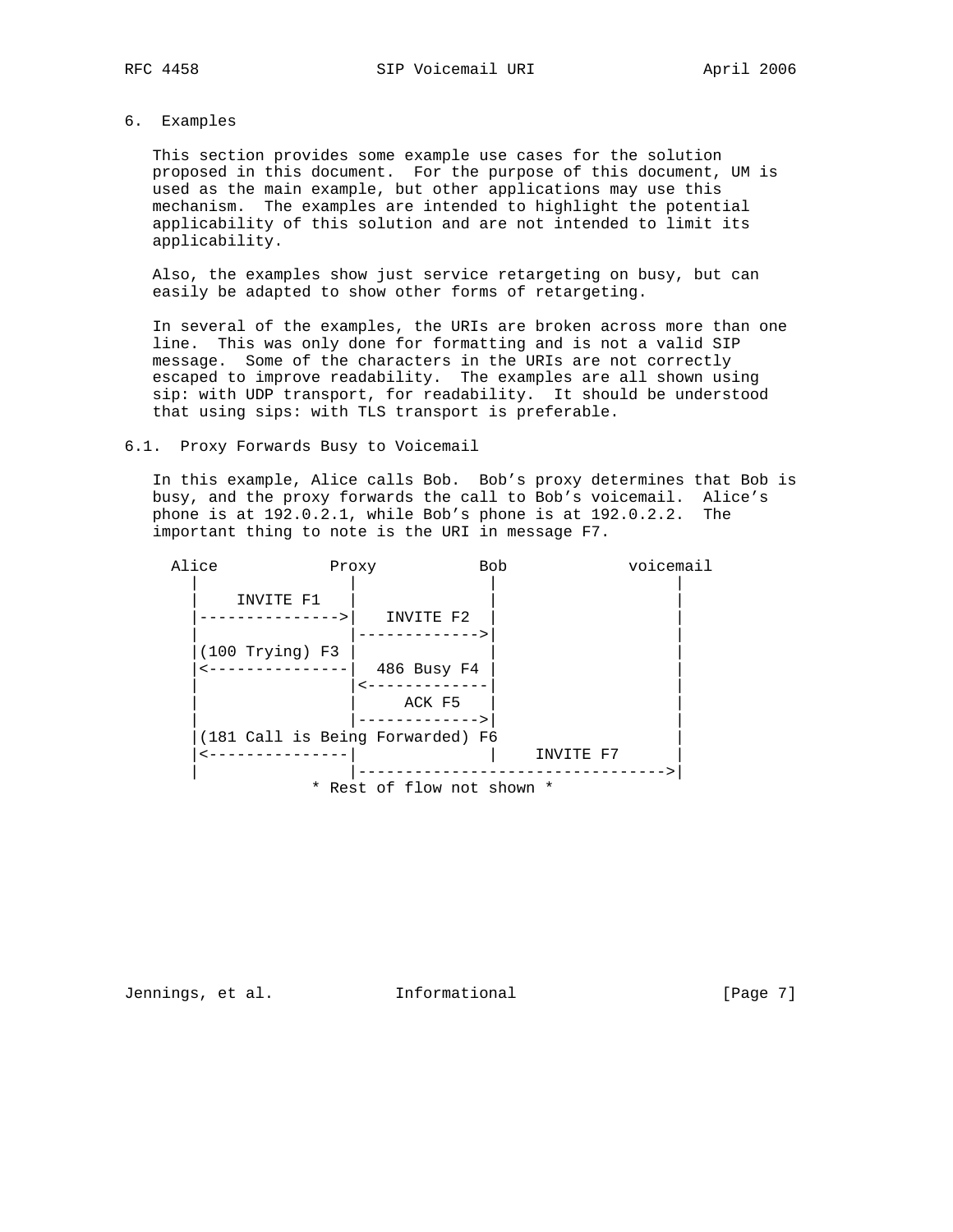F1: INVITE 192.0.2.1 -> proxy.example.com INVITE sip:+15555551002@example.com;user=phone SIP/2.0 Via: SIP/2.0/TCP 192.0.2.1:5060;branch=z9hG4bK-74bf9 From: Alice <sip:+15551001@example.com;user=phone>;tag=9fxced76sl To: sip:+15555551002@example.com;user=phone Call-ID: c3x842276298220188511 CSeq: 1 INVITE Max-Forwards: 70 Contact: <sip:alice@192.0.2.1> Content-Type: application/sdp Content-Length: \*Body length goes here\* \* SDP goes here\* F2: INVITE proxy.example.com -> 192.0.2.2 INVITE sip:+15555551002@192.0.2.2 SIP/2.0 Via: SIP/2.0/TCP 192.0.2.4:5060;branch=z9hG4bK-ik80k7g-1 Via: SIP/2.0/TCP 192.0.2.1:5060;branch=z9hG4bK-74bf9 From: Alice <sip:+15551001@example.com;user=phone>;tag=9fxced76sl To: sip:+15555551002@example.com;user=phone Call-ID: c3x842276298220188511 CSeq: 1 INVITE Max-Forwards: 70 Contact: <sip:alice@192.0.2.1> Content-Type: application/sdp Content-Length: \*Body length goes here\* \* SDP goes here\* F4: 486 192.0.2.2 -> proxy.example.com SIP/2.0 486 Busy Here Via: SIP/2.0/TCP 192.0.2.4:5060;branch=z9hG4bK-ik80k7g-1 Via: SIP/2.0/TCP 192.0.2.1:5060;branch=z9hG4bK-74bf9 From: Alice <sip:+15551001@example.com;user=phone>;tag=9fxced76sl To: sip:+15555551002@example.com;user=phone;tag=09xde23d80 Call-ID: c3x842276298220188511 CSeq: 1 INVITE Content-Length: 0

Jennings, et al. 1nformational 1999 [Page 8]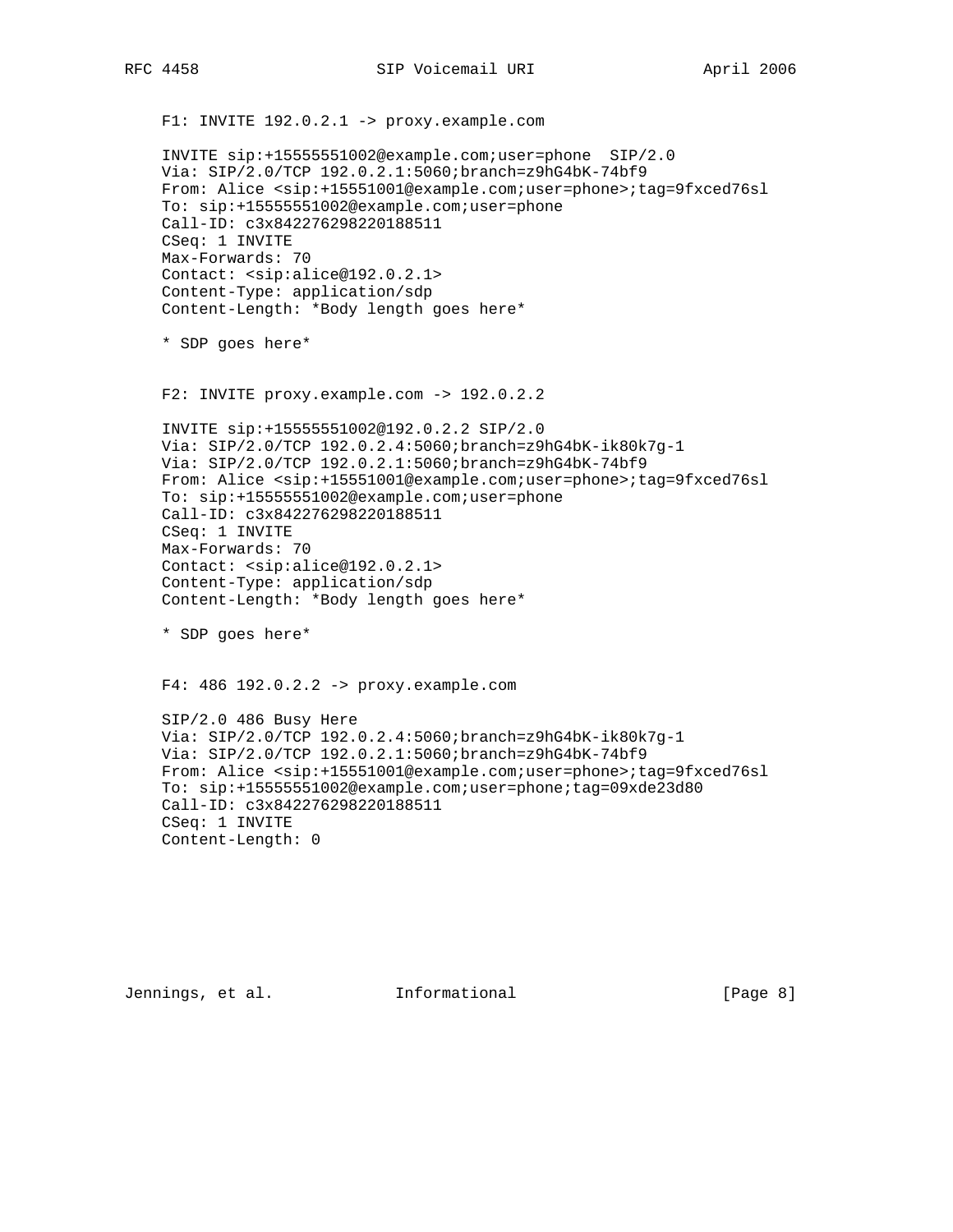F7: INVITE proxy.example.com -> um.example.com

 INVITE sip:voicemail@example.com;\ target=sip:+15555551002%40example.com;user=phone;\ cause=486 SIP/2.0 Via: SIP/2.0/TCP 192.0.2.4:5060;branch=z9hG4bK-ik80k7g-2 Via: SIP/2.0/TCP 192.0.2.1:5060;branch=z9hG4bK-74bf9 From: Alice <sip:+15551001@example.com;user=phone>;tag=9fxced76sl To: sip:+15555551002@example.com;user=phone Call-ID: c3x842276298220188511 CSeq: 1 INVITE Max-Forwards: 70 Contact: <sip:alice@192.0.2.1> Content-Type: application/sdp Content-Length: \*Body length goes here\*

\* SDP goes here\*

6.2. Endpoint Forwards Busy to Voicemail

 In this example, Alice calls Bob. Bob is busy, but forwards the session directly to his voicemail. Alice's phone is at 192.0.2.1, while Bob's phone is at 192.0.2.2. The important thing to note is the URI in the Contact in message F3.



Jennings, et al. 1nformational 1999 [Page 9]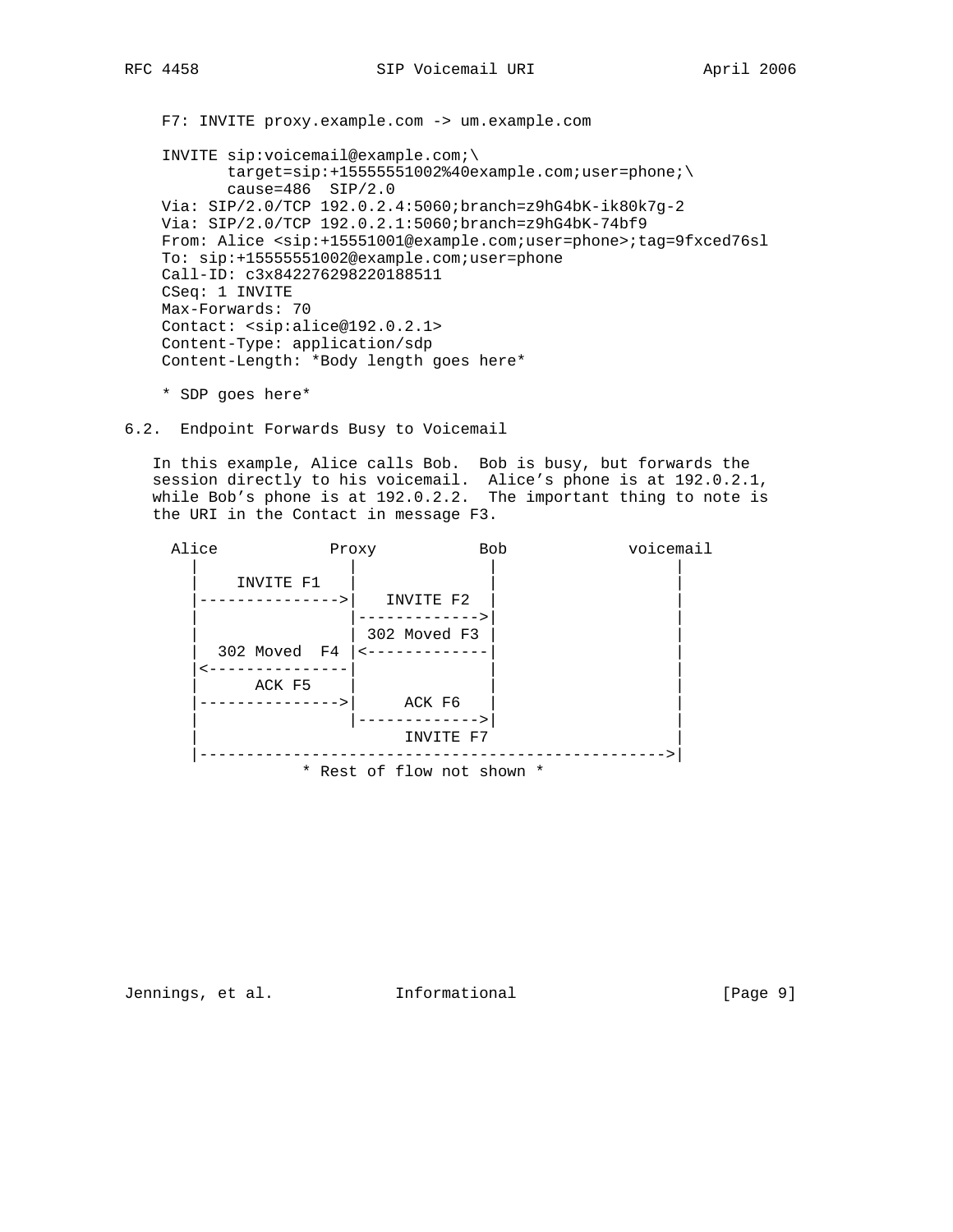F1: INVITE 192.0.2.1 -> proxy.example.com INVITE sip:+15555551002@example.com;user=phone SIP/2.0 Via: SIP/2.0/TCP 192.0.2.1:5060;branch=z9hG4bK-74bf9 From: Alice <sip:+15551001@example.com;user=phone>;tag=9fxced76sl To: sip:+15555551002@example.com;user=phone Call-ID: c3x842276298220188511 CSeq: 1 INVITE Max-Forwards: 70 Contact: <sip:alice@192.0.2.1> Content-Type: application/sdp Content-Length: \*Body length goes here\* \* SDP goes here\* F2: INVITE proxy.example.com -> 192.0.2.2 INVITE sip:line1@192.0.2.2 SIP/2.0 Via: SIP/2.0/TCP 192.0.2.4:5060;branch=z9hG4bK-ik80k7g-1 Via: SIP/2.0/TCP 192.0.2.1:5060;branch=z9hG4bK-74bf9 From: Alice <sip:+15551001@example.com;user=phone>;tag=9fxced76sl To: sip:+15555551002@example.com;user=phone Call-ID: c3x842276298220188511 CSeq: 1 INVITE Max-Forwards: 70 Contact: <sip:alice@192.0.2.1> Content-Type: application/sdp Content-Length: \*Body length goes here\* \* SDP goes here\* F3: 302 192.0.2.2 -> proxy.example.com SIP/2.0 302 Moved Temporarily Via: SIP/2.0/TCP 192.0.2.4:5060;branch=z9hG4bK-ik80k7g-1 Via: SIP/2.0/TCP 192.0.2.1:5060;branch=z9hG4bK-74bf9 From: Alice <sip:+15551001@example.com;user=phone>;tag=9fxced76sl To: sip:+15555551002@example.com;user=phone;tag=09xde23d80 Call-ID: c3x842276298220188511 CSeq: 1 INVITE Contact: <sip: voicemail@example.com;\  $target=sip: +1555551002%40example.com;user=phone;\n$  cause=486;> Content-Length: 0

Jennings, et al. Informational [Page 10]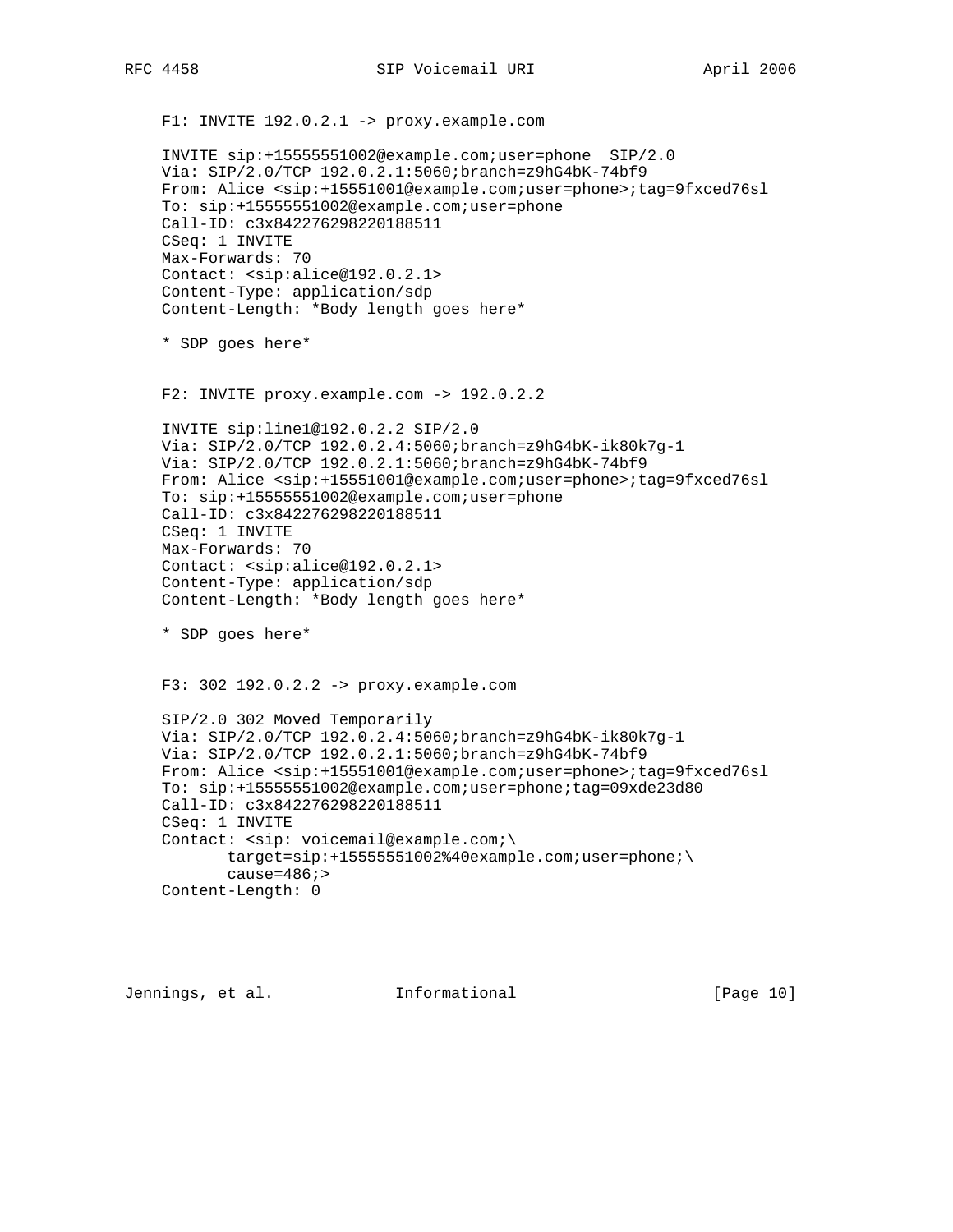F7: INVITE proxy.example.com -> um.example.com

 INVITE sip: voicemail@example.com;\ target=sip:+15555551002%40example.com;user=phone;\ cause=486 SIP/2.0 Via: SIP/2.0/TCP 192.0.2.4:5060;branch=z9hG4bK-ik80k7g-2 Via: SIP/2.0/TCP 192.0.2.1:5060;branch=z9hG4bK-74bf9 From: Alice <sip:+15551001@example.com;user=phone>;tag=9fxced76sl To: sip:+15555551002@example.com;user=phone Call-ID: c3x842276298220188511 CSeq: 1 INVITE Max-Forwards: 70 Contact: <sip:alice@192.0.2.1> Content-Type: application/sdp Content-Length: \*Body length goes here\*

\* SDP goes here\*

6.3. Endpoint Forwards Busy to TDM via a Gateway

 In this example, the voicemail is reached via a gateway to a TDM network. Bob's number is +1 555 555-1002, while voicemail's number on the TDM network is +1-555-555-2000.

 The call flow is the same as in Section 6.2 except for the Contact URI in F4 and the Request URI in F7.



Jennings, et al. 1nformational 1999 [Page 11]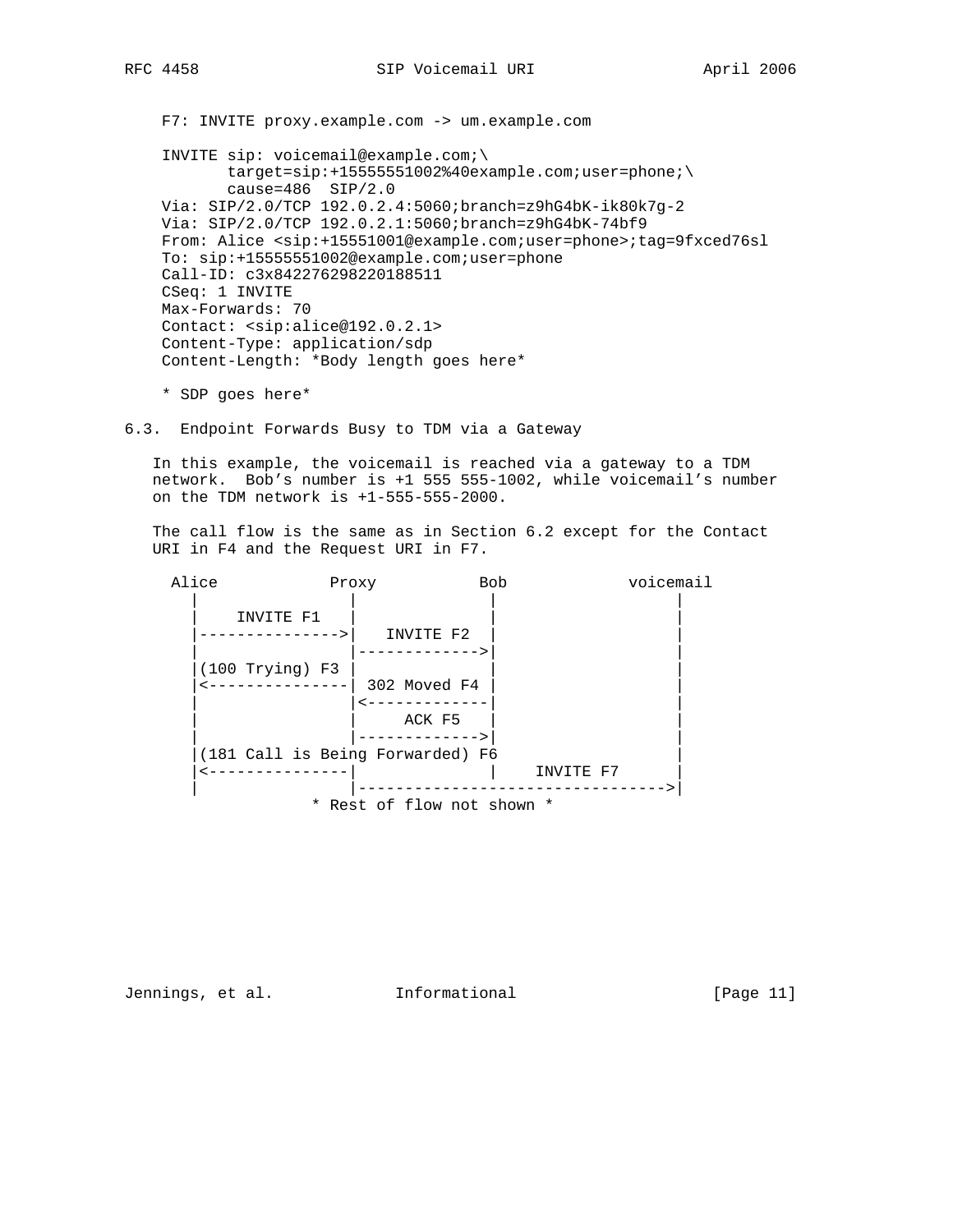```
 F4: 486 192.0.2.2 -> proxy.example.com
 SIP/2.0 302 Moved temporarily
 Via: SIP/2.0/TCP 192.0.2.4:5060;branch=z9hG4bK-ik80k7g-1
 Via: SIP/2.0/TCP 192.0.2.1:5060;branch=z9hG4bK-74bf9
 From: Alice <sip:+15551001@example.com;user=phone>;tag=9fxced76sl
 To: sip:+15555551002@example.com;user=phone;tag=09xde23d80
 Call-ID: c3x842276298220188511
 CSeq: 1 INVITE
Contact: <sip:+15555552000@example.com;user=phone;\
           target=tel:+15555551002;cause=486>
 Content-Length: 0
 F7: INVITE proxy.example.com -> gw.example.com
 INVITE sip:+15555552000@example.com;user=phone;\
        target=tel:+15555551002;cause=486\
       SIP/2.0 Via: SIP/2.0/TCP 192.0.2.4:5060;branch=z9hG4bK-ik80k7g-2
 Via: SIP/2.0/TCP 192.0.2.1:5060;branch=z9hG4bK-74bf9
 From: Alice <sip:+15551001@example.com;user=phone>;tag=9fxced76sl
 To: sip:+15555551002@example.com;user=phone
 Call-ID: c3x842276298220188511
 CSeq: 1 INVITE
 Max-Forwards: 70
 Contact: <sip:alice@192.0.2.1;transport=tcp>
 Content-Type: application/sdp
 Content-Length: *Body length goes here*
```
\* SDP goes here\*

Jennings, et al. Informational [Page 12]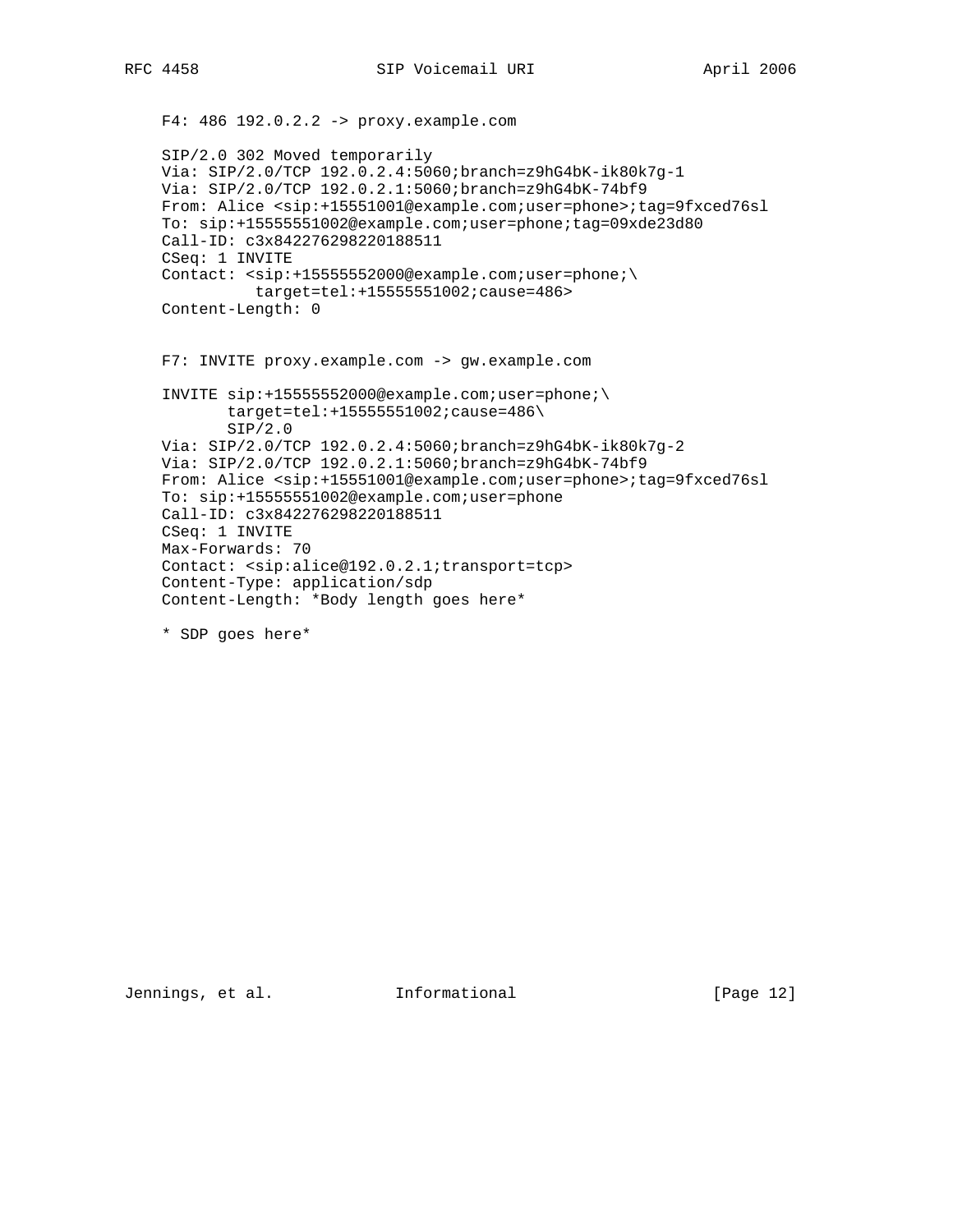6.4. Endpoint Forwards Busy to Voicemail with History Info

 This example illustrates how History Info works in conjunction with service retargeting. The scenario is the same as Section 6.1.

F1: INVITE 192.0.2.1 -> proxy.example.com

 INVITE sip:+15555551002@example.com;user=phone SIP/2.0 Via: SIP/2.0/TCP 192.0.2.1:5060;branch=z9hG4bK-74bf9 From: Alice <sip:+15551001@example.com;user=phone>;tag=9fxced76sl To: sip:+15555551002@example.com;user=phone Call-ID: c3x842276298220188511 CSeq: 1 INVITE Max-Forwards: 70 Contact: <sip:alice@192.0.2.1> History-Info: <sip:+15555551002@example.com;user=phone >;index=1 Content-Type: application/sdp Content-Length: \*Body length goes here\*

\* SDP goes here\*

F2: INVITE proxy.example.com -> 192.0.2.2

 INVITE sip:line1@192.0.2.2 SIP/2.0 Via: SIP/2.0/TCP 192.0.2.4:5060;branch=z9hG4bK-ik80k7g-1 Via: SIP/2.0/TCP 192.0.2.1:5060;branch=z9hG4bK-74bf9 From: Alice <sip:+15551001@example.com;user=phone>;tag=9fxced76sl To: sip:+15555551002@example.com;user=phone Call-ID: c3x842276298220188511 CSeq: 1 INVITE Max-Forwards: 70 Contact: <sip:alice@192.0.2.1> History-Info: <sip:+15555551002@example.com;user=phone >;index=1, <sip:line1@192.0.2.4>;index=1.1

 Content-Type: application/sdp Content-Length: \*Body length goes here\*

\* SDP goes here\*

Jennings, et al. 1nformational 1999 [Page 13]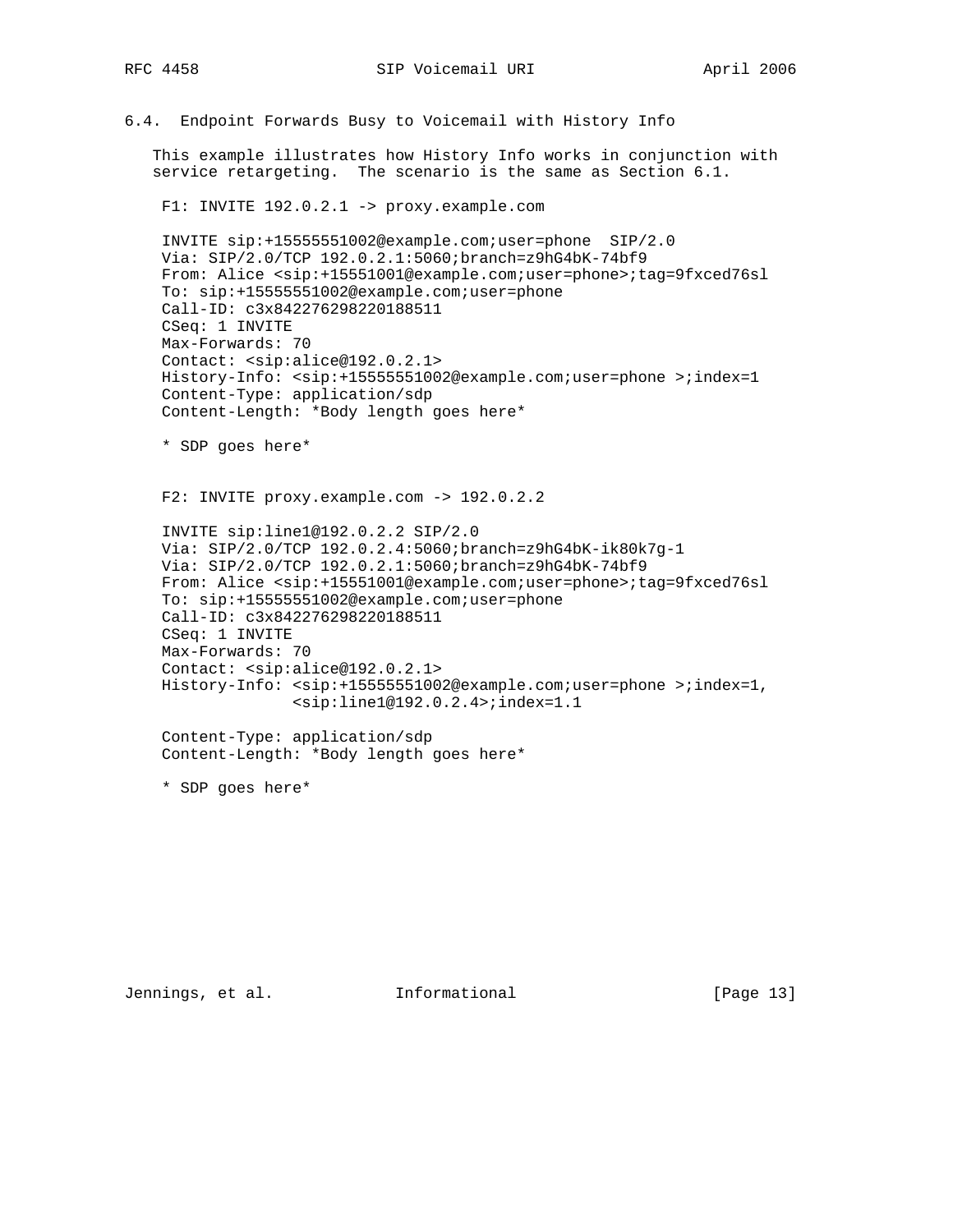```
 F7: INVITE proxy.example.com -> um.example.com
```
 INVITE sip: voicemail@example.com;\ target=sip:+15555551002%40example.com;user=phone;\ cause=486 SIP/2.0 Via: SIP/2.0/TCP 192.0.2.4:5060;branch=z9hG4bK-ik80k7g-2 Via: SIP/2.0/TCP 192.0.2.1:5060;branch=z9hG4bK-74bf9 From: Alice <sip:+15551001@example.com;user=phone>;tag=9fxced76sl To: sip:+15555551002@example.com;user=phone Call-ID: c3x842276298220188511 CSeq: 1 INVITE Max-Forwards: 70 Contact: <sip:alice@192.0.2.1> History-Info: <sip:+15555551002@example.com;user=phone >;index=1, <sip:line1@192.0.2.4?Reason=SIP%3Bcause%3D302;\ text="Moved Temporarily">;index=1.1 <sip: voicemail@example.com;\ target=sip:+15555551002%40example.com;user=phone;\ cause=486>;index=2 Contact: <sip:alice@192.0.2.1> Content-Type: application/sdp Content-Length: \*Body length goes here\*

\* SDP goes here\*

### 6.5. Zero Configuration UM System

 In this example, the UM system has no configuration information specific to any user. The proxy is configured to pass a URI that provides the prompt to play and an email address in the user portion of the URI to which the recorded message is to be sent.

 The call flow is the same as in Section 6.1, except that the URI in F7 changes to specify the user part as Bob's email address, and the Netann [7] URI play parameter specifies where the greeting to play can be fetched from.

Jennings, et al. 1nformational 1999 [Page 14]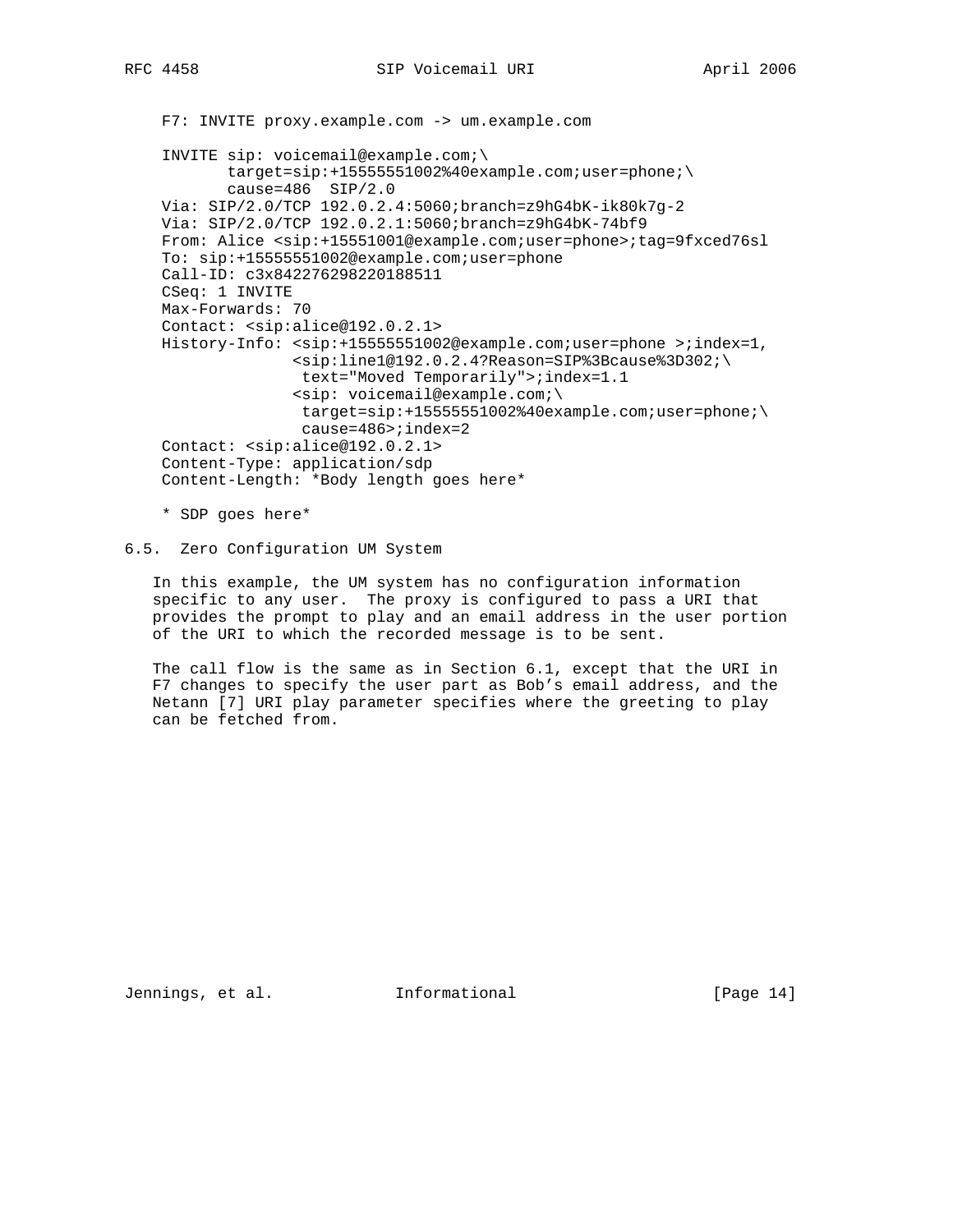F7: INVITE proxy.example.com -> voicemail.example.com

 INVITE sip:voicemail@example.com;target=mailto:bob%40example.com;\ cause=486;play=http://www.example.com/bob/busy.wav SIP/2.0 Via: SIP/2.0/TCP 192.0.2.4:5060;branch=z9hG4bK-ik80k7g-2 Via: SIP/2.0/TCP 192.0.2.1:5060;branch=z9hG4bK-74bf9 From: Alice <sip:+15555551001@example.com;user=phone>;tag=9fxced76sl To: sip:+15555551002@example.com;user=phone Call-ID: c3x842276298220188511 CSeq: 1 INVITE Max-Forwards: 70 Contact: <sip:alice@192.0.2.1> Content-Type: application/sdp Content-Length: \*Body length goes here\*

\* SDP goes here\*

 In addition, if the proxy wished to indicate a Voice XML (VXML) script that the UM should execute, it could add a parameter to the URI in the above message that looked like:

voicexml=http://www.example.com/bob/busy.vxml

6.6. Call Coverage

 In a Call Coverage example, a user on the PSTN calls an 800 number. The gateway sends this to the proxy, which recognizes that the helpdesk is the target. Alice and Bob are staffing the help desk and are tried sequentially, but neither answers, so the call is forwarded to the helpdesk's voicemail.

 The details of this flow are trivial and not shown. The key item in this example is that the INVITE to Alice and Bob looks as follows:

 INVITE sip:voicemail@example.com;target=helpdesk%40example.com;\ cause=302 SIP/2.0

7. IANA Considerations

 This specification adds two new values to the IANA registration in the "SIP/SIPS URI Parameters" registry as defined in [3].

|        | Parameter Name Predefined Values Reference |           |
|--------|--------------------------------------------|-----------|
| target | Nο                                         | [RFC4458] |
| cause  | Yes                                        | [RFC4458] |

Jennings, et al. 1nformational 1999 [Page 15]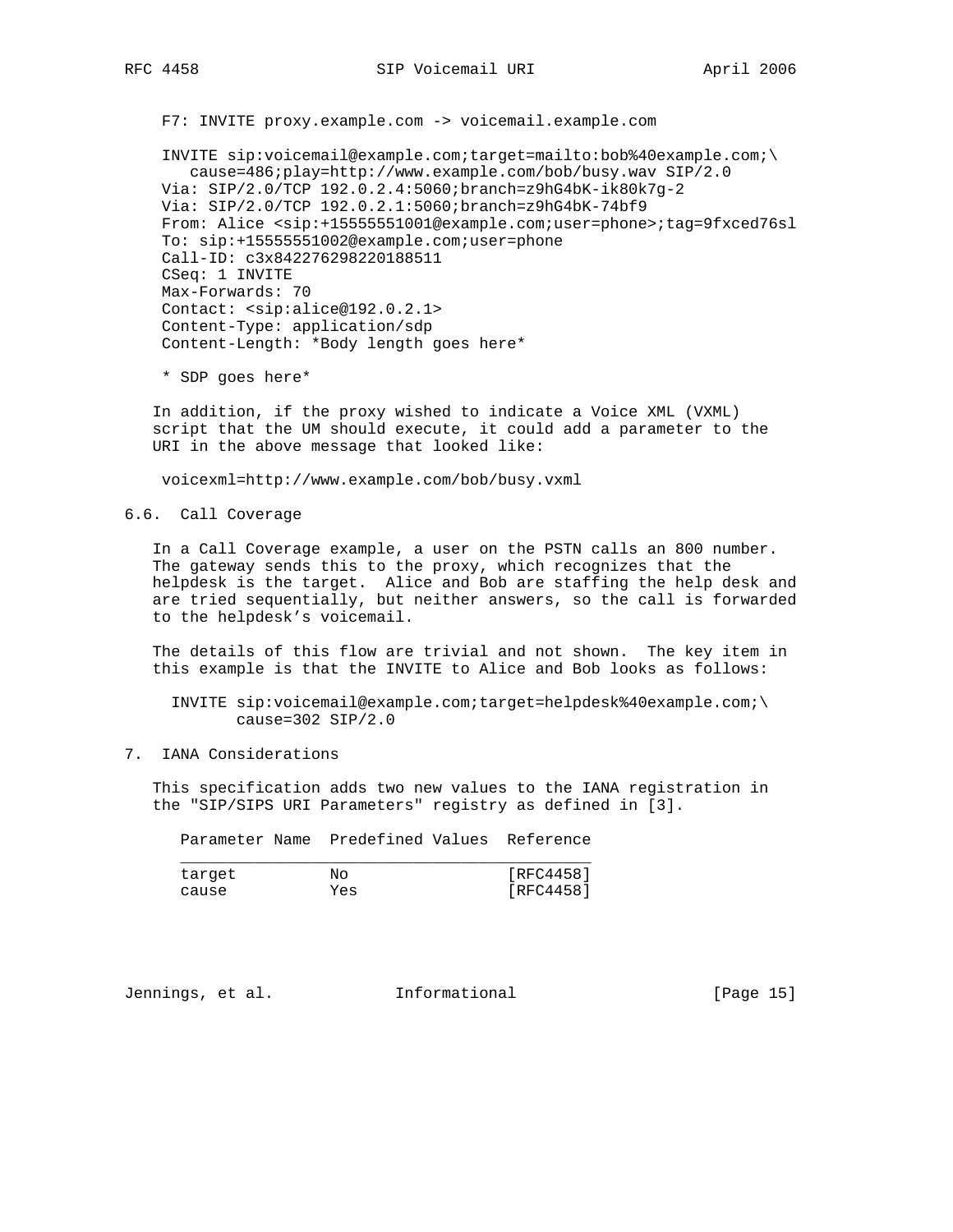#### 8. Security Considerations

 This document discusses transactions involving at least three parties, which increases the complexity of the privacy issues.

 The new URI parameters defined in this document are generally sent from a Proxy or call control system to a Unified Messaging (UM) system or to a gateway to the PSTN and then to a voicemail system. These new parameters tell the UM what service the proxy wishes to have performed. Just as any message sent from the proxy to the UM needs to be integrity protected, these messages need to be integrity protected to stop attackers from, for example, causing a voicemail meant for a company's CEO to go to an attacker's mailbox. RFC 3261 provides a TLS mechanism suitable for performing this integrity protection.

 The signaling from the Proxy to the UM or gateway will reveal who is calling whom and possibly some information about a user's presence based on whether the call was answered or sent to voicemail. This information can be protected by encrypting the SIP traffic between the Proxy and UM or gateway. Again, RFC 3261 contains mechanisms for accomplishing this using TLS.

Implementations should implement and use TLS.

### 8.1. Integrity Protection of Forwarding in SIP

 The forwarding of a call in SIP brings up a very strange trust issue. Consider the normal case -- A calls B and the call gets forwarded to C by a network element in B's domain, and then C answers the call. A has called B but ended up talking to C. This scenario may be hard to separate from a man-in-the-middle attack.

 There are two possible solutions. One is that B sends back information to A saying don't call me, call C, and signs it as B. The problem is that this solution involves revealing that B has forwarded to C, which B often may not want to do. For example, B may be a work phone that has been forwarded to a mobile or home phone. The user does not want to reveal their mobile or home phone number but, even more importantly, does not want to reveal that they are not in the office.

 The other possible solution is that A needs to trust B only to forward to a trusted identity. This requires a hop-by-hop transitive trust such that each hop will only send to a trusted next hop and each hop will only do things that the user at that hop desired. This

Jennings, et al. 1nformational 1999 [Page 16]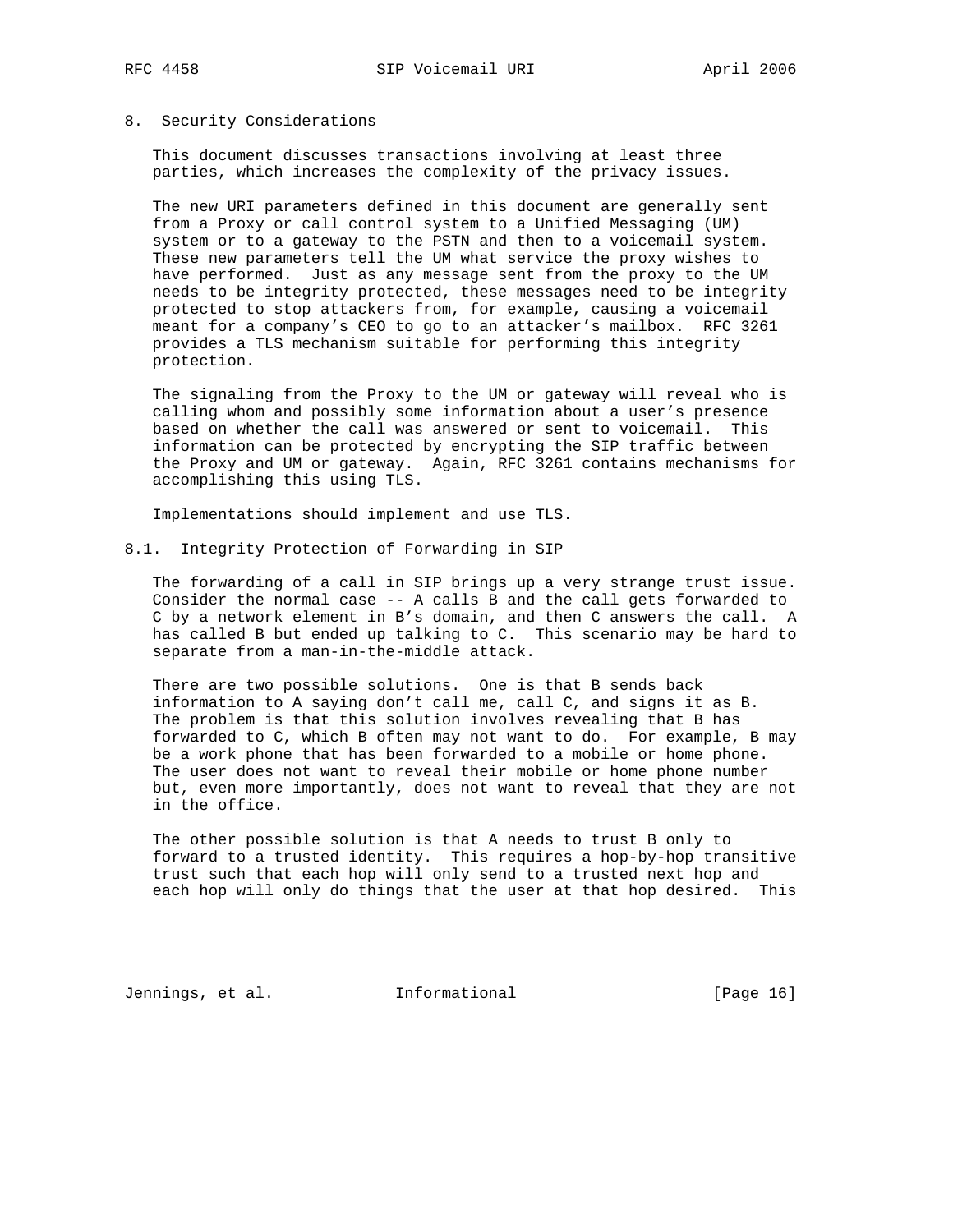solution is enforced in SIP using the SIPS URI and TLS-based hop-by-hop security. It protects from an off-axis attack, but if one of the hops is not trustworthy, the call may be diverted to an attacker.

 Any redirection of a call to an attacker's mailbox is serious. It is trivial for an attacker to make its mailbox seem very much like the real mailbox and forward the messages to the real mailbox so that the fact that the messages have been intercepted or even tampered with escapes detection. Approaches such as the SIPS URL and the History-Info[6] can help protect against these attacks.

## 8.2. Privacy Related Issues on the Second Call Leg

 In the case where A calls B and gets redirected to C, occasionally people suggest that there is a requirement for the call leg from B to C to be anonymous. The SIP case is not the PSTN, and there is no call leg from B to C; instead, there is a VoIP session between A and C. If A has put a To header field value containing B in the initial invite message, unless something special is done about it, C would see that To header field value. If the person who answers phone C says "I think you dialed the wrong number; who were you trying to reach?", A will probably specify B.

 If A does not want C to see that the call was to B, A needs a special relationship with the forwarding Proxy to induce it not to reveal that information. The call should go through an anonymization service that provides session or user level privacy (as described in RFC 3323 [2]) service before going to C. It is not hard to figure out how to meet this requirement, but it is unclear why anyone would want this service.

 The scenario in which B wants to make sure that C does not see that the call was to B is easier to deal with but a bit weird. The usual argument is that Bill wants to forward his phone to Monica but does not want Monica to find out his phone number. It is hard to imagine that Monica would want to accept all Bill's calls without knowing how to call Bill to complain. The only person Monica will be able to complain to is Hillary, when she tries to call Bill. Several popular web portals will send SMS alert messages about things like stock prices and weather to mobile phone users today. Some of these contain no information about the account on the web portal that initiated them, making it nearly impossible for the mobile phone owner to stop them. This anonymous message forwarding has turned out to be a really bad idea even where no malice is present. Clearly some people are fairly dubious about the need for this, but never mind: let's look at how it is solved.

Jennings, et al. 1nformational 1999 [Page 17]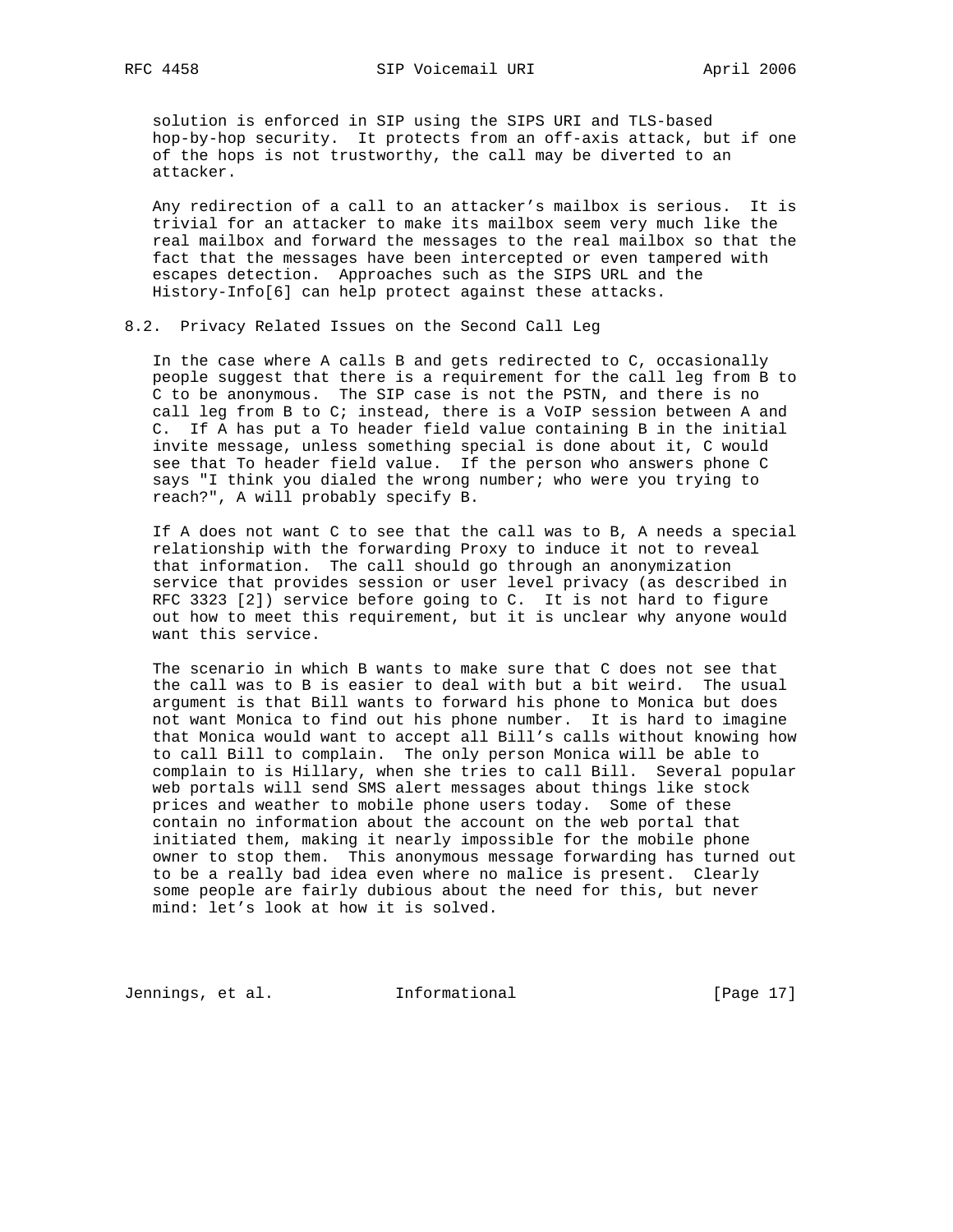In the general case, the proxy needs to route the call through an anonymization service and everything will be cleaned up. Any anonymization service that performs the "Privacy: Header" Service in RFC 3323 [2] must remove the cause and target URI parameters from the URI. Privacy of the parameters, when they form part of a URI within the History-Info header, is covered in History-Info [6].

 This specification does not discuss the security considerations of mapping to a PSTN Gateway. Security implications of mapping to ISUP, for example, are discussed in RFC 3398 [5].

9. Acknowledgements

 Many thanks to Mary Barnes, Steve Levy, Dean Willis, Allison Mankin, Martin Dolly, Paul Kyzivat, Erick Sasaki, Lyndsay Campbell, Keith Drage, Miguel Garcia, Sebastien Garcin, Roland Jesske, Takumi Ohba, and Rohan Mahy.

10. References

10.1. Normative References

- [1] Rosenberg, J., Schulzrinne, H., Camarillo, G., Johnston, A., Peterson, J., Sparks, R., Handley, M., and E. Schooler, "SIP: Session Initiation Protocol", RFC 3261, June 2002.
- [2] Peterson, J., "A Privacy Mechanism for the Session Initiation Protocol (SIP)", RFC 3323, November 2002.
- [3] Camarillo, G., "The Internet Assigned Number Authority (IANA) Uniform Resource Identifier (URI) Parameter Registry for the Session Initiation Protocol (SIP)", BCP 99, RFC 3969, December 2004.
- [4] Crocker, D. and P. Overell, "Augmented BNF for Syntax Specifications: ABNF", RFC 4234, October 2005.
- 10.2. Informative References
	- [5] Camarillo, G., Roach, A., Peterson, J., and L. Ong, "Integrated Services Digital Network (ISDN) User Part (ISUP) to Session Initiation Protocol (SIP) Mapping", RFC 3398, December 2002.
	- [6] Barnes, M., "An Extension to the Session Initiation Protocol (SIP) for Request History Information", RFC 4244, November 2005.

Jennings, et al. 1nformational 1999 [Page 18]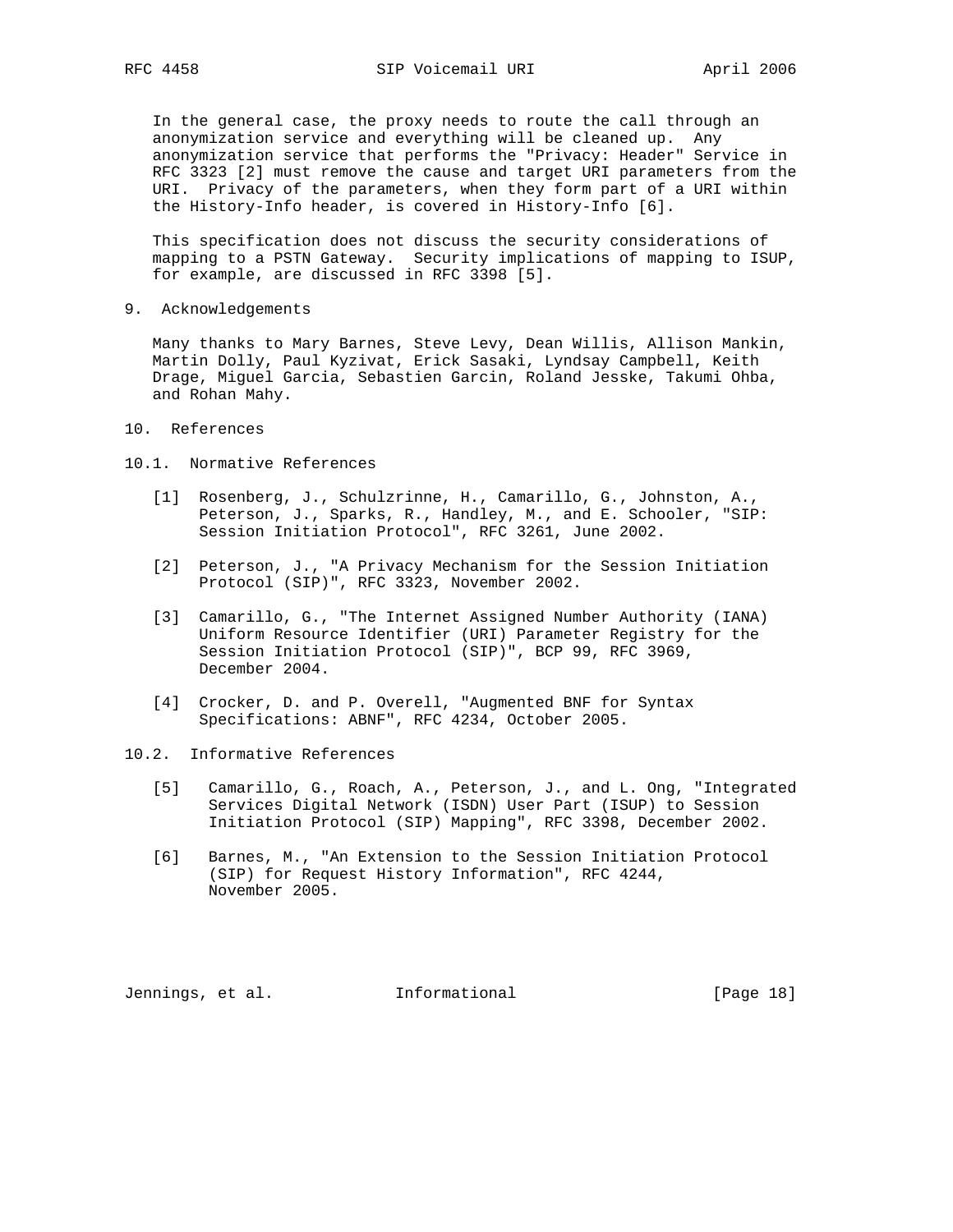- [7] Burger, E., Van Dyke, J., and A. Spitzer, "Basic Network Media Services with SIP", RFC 4240, December 2005.
- [8] "Stage 3 description for call offering supplementary services using signalling system No. 7: Call diversion services", ITU-T Recommendation Q.732.2-5, December 1999.
- [9] "Usage of cause and location in the Digital Subscriber Signalling System No. 1 and the Signalling System No. 7 ISDN User Part", ITU-T Recommendation Q.850, May 1998.
- [10] "ISDN user-network interface layer 3 specification for basic call control", ITU-T Recommendation Q.931, May 1998.
- [11] "Information technology Telecommunications and information exchange between systems - Private Integrated Services Network - Circuit mode bearer services - Inter-exchange signalling procedures and protocol", ISO/IEC 11572, March 2000.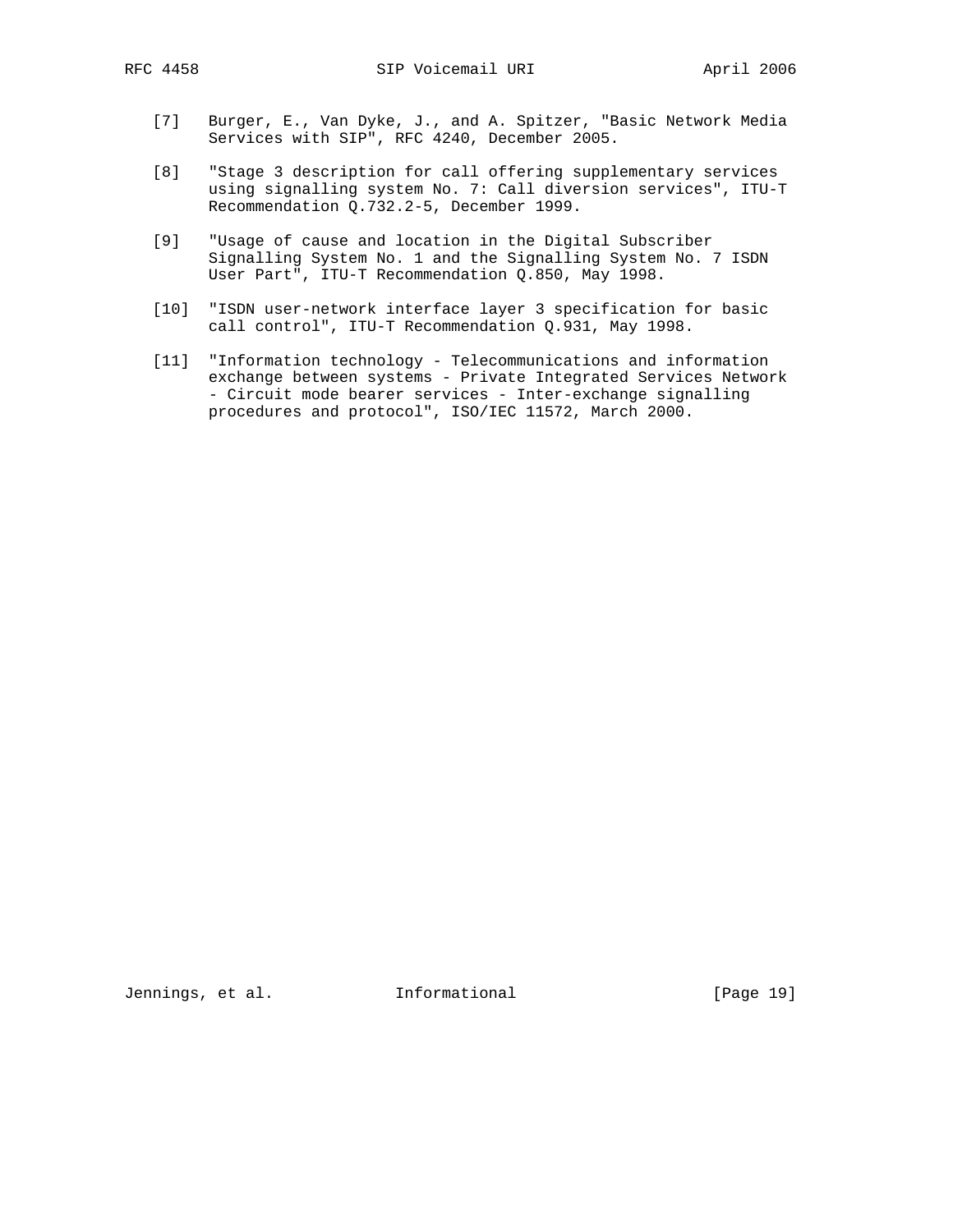Authors' Addresses

 Cullen Jennings Cisco Systems 170 West Tasman Drive Mailstop SJC-21/2 San Jose, CA 95134 USA

 Phone: +1 408 421-9990 EMail: fluffy@cisco.com

 Francois Audet Nortel Networks 4655 Great America Parkway Santa Clara, CA 95054 US

 Phone: +1 408 495 3756 EMail: audet@nortel.com

 John Elwell Siemens plc Technology Drive Beeston, Nottingham NG9 1LA UK

EMail: john.elwell@siemens.com

Jennings, et al. 1nformational 1999 [Page 20]